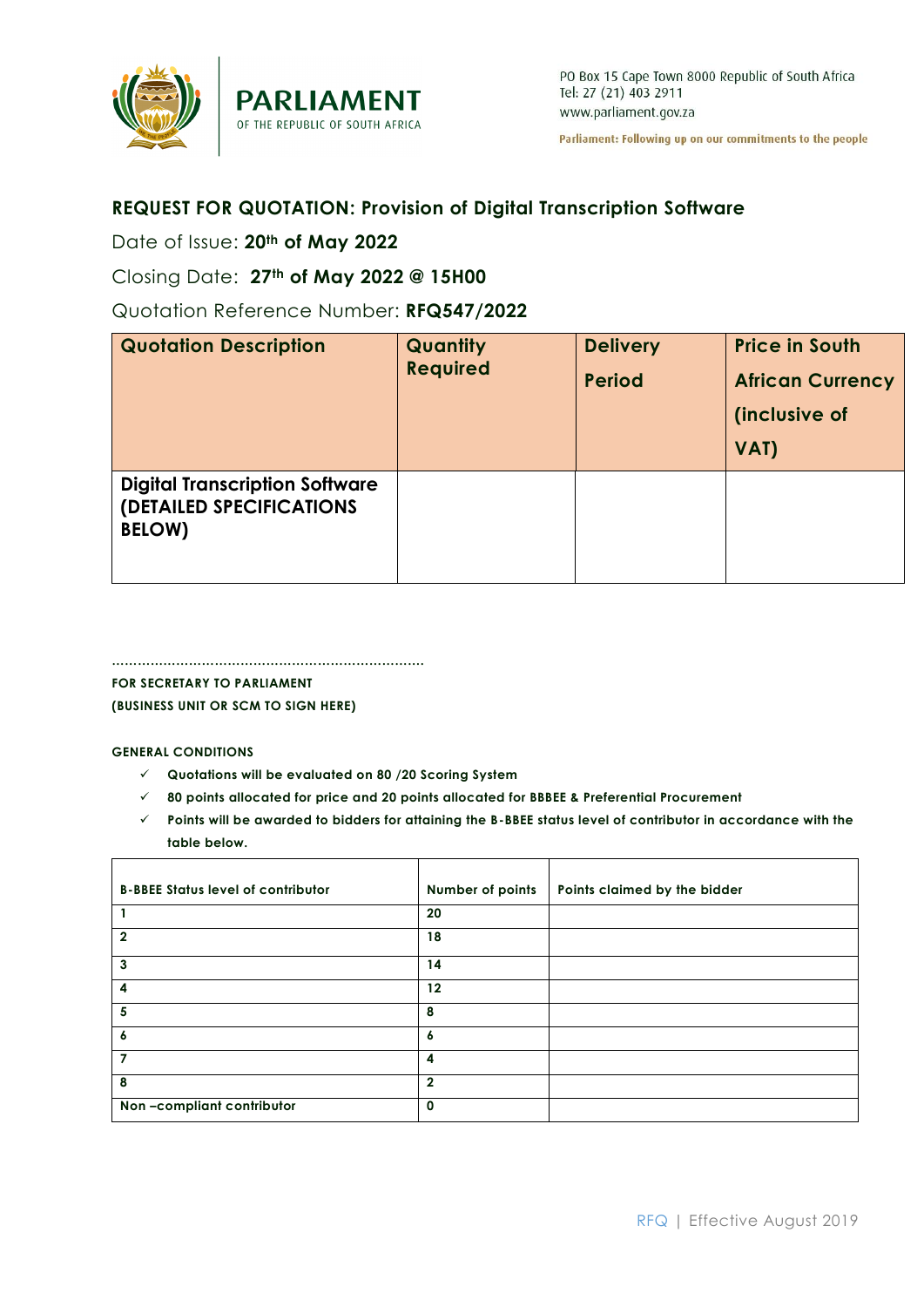- **All suppliers responding to quotation should be registered on Central Supplier Database (CSD)**
- **The quotation must be emailed to** mtyolweni**[@parliament.gov.za](mailto:rfq@parliament.gov.za)**
- **Further information regarding this quote may be obtained from** Antoinette Owen-Jones <**aowen**[jones@parliament.gov.za](mailto:aowen-jones@parliament.gov.za)
- **All quotations received after the closing date will not be accepted**
- **Acceptance of a quotation will be subject to Parliament's own Supply Chain Management policy**
- **All suppliers are required to fill in and submit the Declaration of Interest Certificate below**
- **A current list of references where similar work was undertaken should be supplied**
- **All suppliers must submit valid tax clearance certificates and Broad Based Economic Empowerment Status Level Certificates**

#### **SPECIFIC CONDITIONS**

- **The appointment of the service provider will not necessarily be on the basis of the lowest quote.**
- **Quotes should be detailed and specify the services and cost, market related prices will be negotiated with the preferred service provider.**
- **Parliament reserves the right not to award the contract.**
- **Quotes should be on the company letterhead, indicating the VAT registration number.**
- **Companies are prohibited from using Parliament's logo on their proposal.**
- **The declaration of interest form must be filled in, signed and returned with the quotation.**
- **Failure to complete and stamp the declaration of interest form may result in the disqualification of the quotation.**
- **Failure to submit all documents as required will result in disqualification.**
- **Parliament cannot award contracts to provide goods and services to a Member of Parliament, or Cabinet, A Member of a Provincial Legislature or Member of the Provincial Executive Council, a Municipal Councillor, a person in the employ of state whose participation in quotation process for the contract may result in a conflict of interest, or any entity in which any of the mentioned persons is a director or has controlling or other substantial interest.**
- **Parliament may request service providers to provide additional pricing information to be utilised for comparative purposes during evaluations.**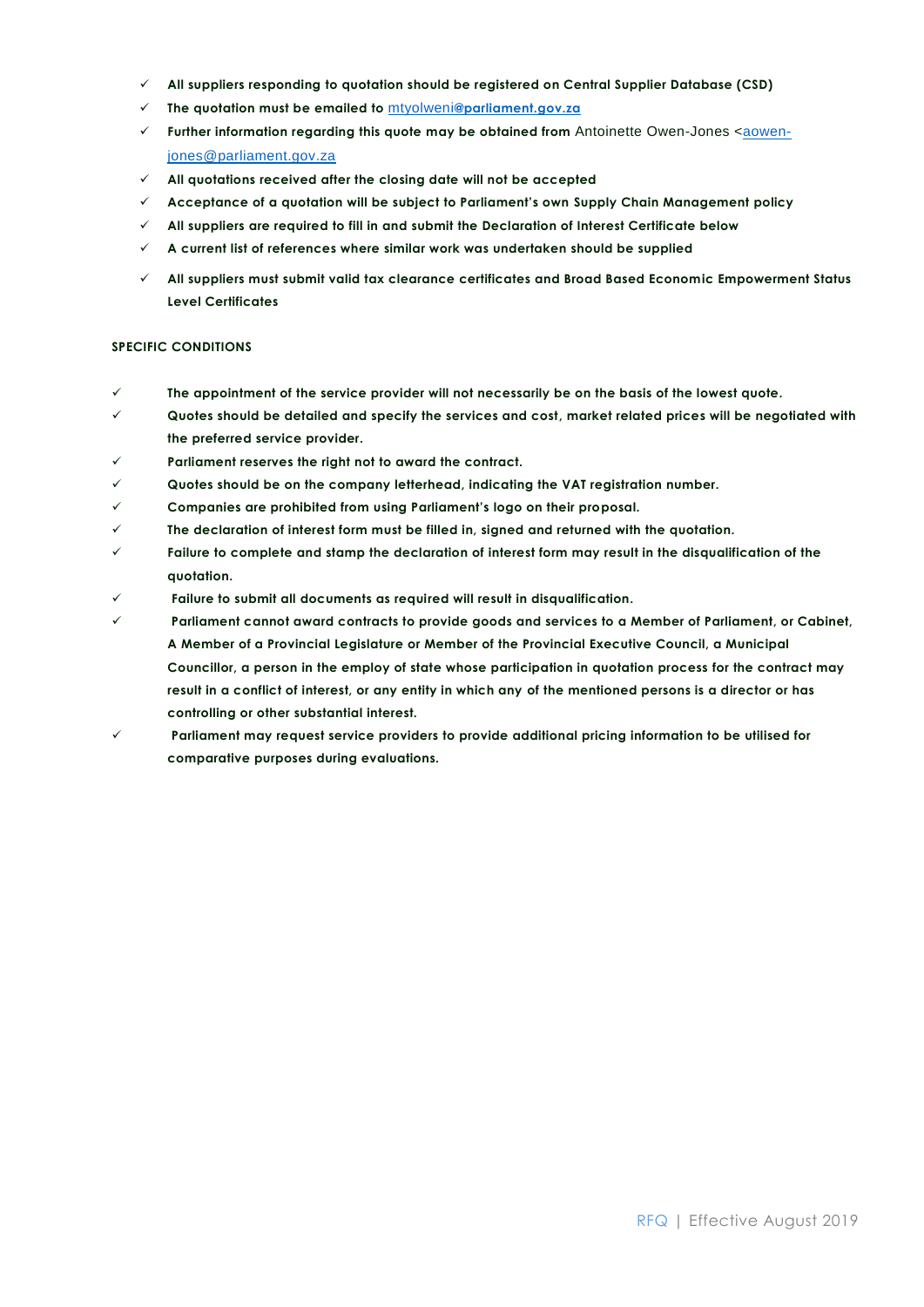| <b>REGISTERED NAME</b>                     |                                              |  |
|--------------------------------------------|----------------------------------------------|--|
| <b>TRADING NAME (IF APPLICABLE)</b>        |                                              |  |
| <b>COMPANY REGISTRATION NUMBER (or ID)</b> |                                              |  |
|                                            | <b>BBBEE STATUS LEVEL</b>                    |  |
|                                            | <b>BBBEE CERTIFICATE EXPIRY DATE</b>         |  |
|                                            | <b>VAT REGISTRATION NUMBER</b>               |  |
|                                            | <b>CENTRAL SUPPLIER DATABASE NUMBER</b>      |  |
|                                            | <b>TAX COMPLIANCE STATUS PIN</b>             |  |
|                                            | <b>TAX COMPLIANCE STATUS PIN EXPIRY DATE</b> |  |
|                                            | <b>INCOME TAX NUMBER</b>                     |  |
|                                            | <b>ADDRESS</b>                               |  |
| <b>PHYSICAL ADDRESS</b>                    | <b>CITY/TOWN</b>                             |  |
|                                            | <b>POSTAL CODE</b>                           |  |
|                                            | <b>ADDRESS</b>                               |  |
| <b>POSTAL ADDRESS</b>                      | <b>CITY/TOWN</b>                             |  |
|                                            | <b>POSTAL CODE</b>                           |  |
|                                            | <b>OFFICE</b>                                |  |
| <b>CONTACT DETAILS</b>                     | <b>CELLPHONE</b>                             |  |
|                                            | <b>FAX</b>                                   |  |
|                                            | <b>EMAIL</b>                                 |  |
| <b>CONTACT PERSON</b>                      |                                              |  |
|                                            | <b>BANK NAME</b>                             |  |
| <b>BANK DETAILS</b>                        | <b>BRANCH CODE</b>                           |  |
|                                            | <b>ACCOUNT NUMBER</b>                        |  |
|                                            | <b>ACCOUNT NAME</b>                          |  |

#### **SUPPLIER INFORMATION FORM**

- **I …………………………………………hereby certify that the above information is correct and that I and other members, directors, managers, or shareholders with a controlling or other substantial interest of the entity, are not Members of Parliament or Cabinet, Members of a Provincial Legislature or a Provincial Executive Council, Municipal Councillors, persons employed by the State as their participation in Parliament's procurement process may result in a conflict of interest.**
- **I am also declaring that none of the entities in the company who is a director or has a controlling or substantial interest fall under the category of the person mentioned above. (Additional details to be provided should this declaration not be correct)**
- $\checkmark$  I also agree that, in the event of false, incorrect or misleading information being provided in this **declaration, the Secretary to Parliament of the Republic of South Africa shall have the right to recover any losses or damages sustained by Parliament under such agreement and/or restrict the supplier from further business depending on the materiality of the misrepresentation and the degree of prejudice.**

 **Signature Date**

 **(Attach a bank confirmation letter or cancelled cheque to confirm bank account number**

**\_\_\_\_\_\_\_\_\_\_\_\_\_\_\_\_\_\_\_\_\_\_\_\_\_\_\_\_\_ \_\_\_\_\_\_\_\_\_\_\_\_\_\_\_\_\_\_\_\_\_\_\_\_\_**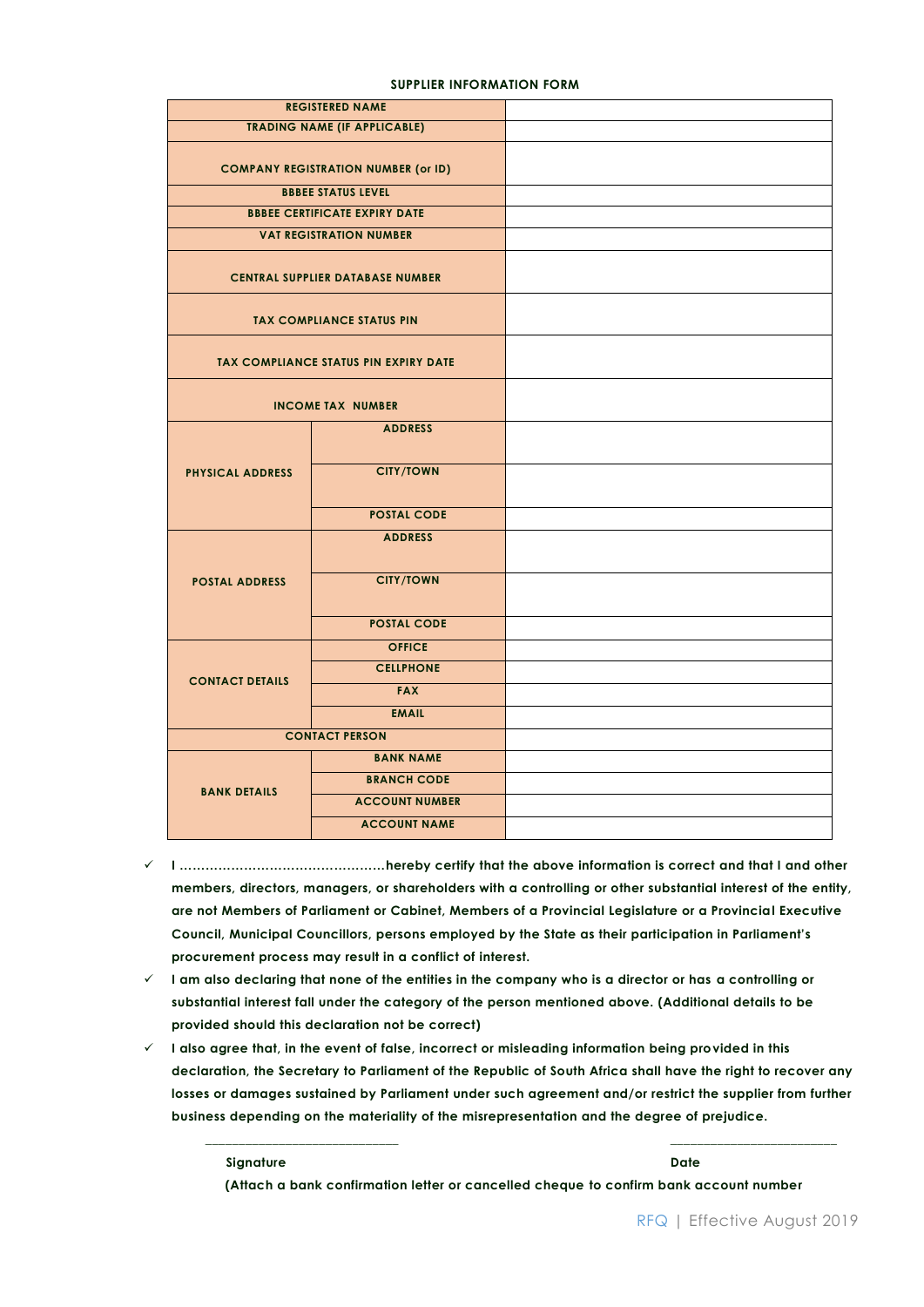#### **BACKGROUND AND EXPERIENCE IN THE INDUSTRY**

### **LIST THE TWO LARGEST CONTRACTS / ASSIGNMENTS BY YOUR FIRM IN THE LAST TWO YEARS IF ANY OR LIST CONTRACTS WHICH YOUR ORGANISATION IS CURRENTLY ENGAGED IN IF ANY**

| <b>WORK DESCRIPTION</b> | YOUR CLIENT | <b>CONTACT PERSON</b> | <b>CONTACT NUMBER</b> | <b>CONTRACT VALUE</b> |
|-------------------------|-------------|-----------------------|-----------------------|-----------------------|
|                         |             |                       |                       |                       |
|                         |             |                       |                       |                       |

1. **PRODUCT OR SERVICE DESCRIPTION**

### **PRODUCT/SERVICE DESCRIPTION**

## **Overview / Description of Service**

### **Background:**

Hansard is the official record of Parliament. The creation of this record comprises the digital recording of proceedings of the Houses of Parliament and the verbatim transcription thereof. The individual transcriptions are edited and then concatenated into debates. Such debates are edited one more time and then formatted into a single volume for publication.

# **Problem Statement:**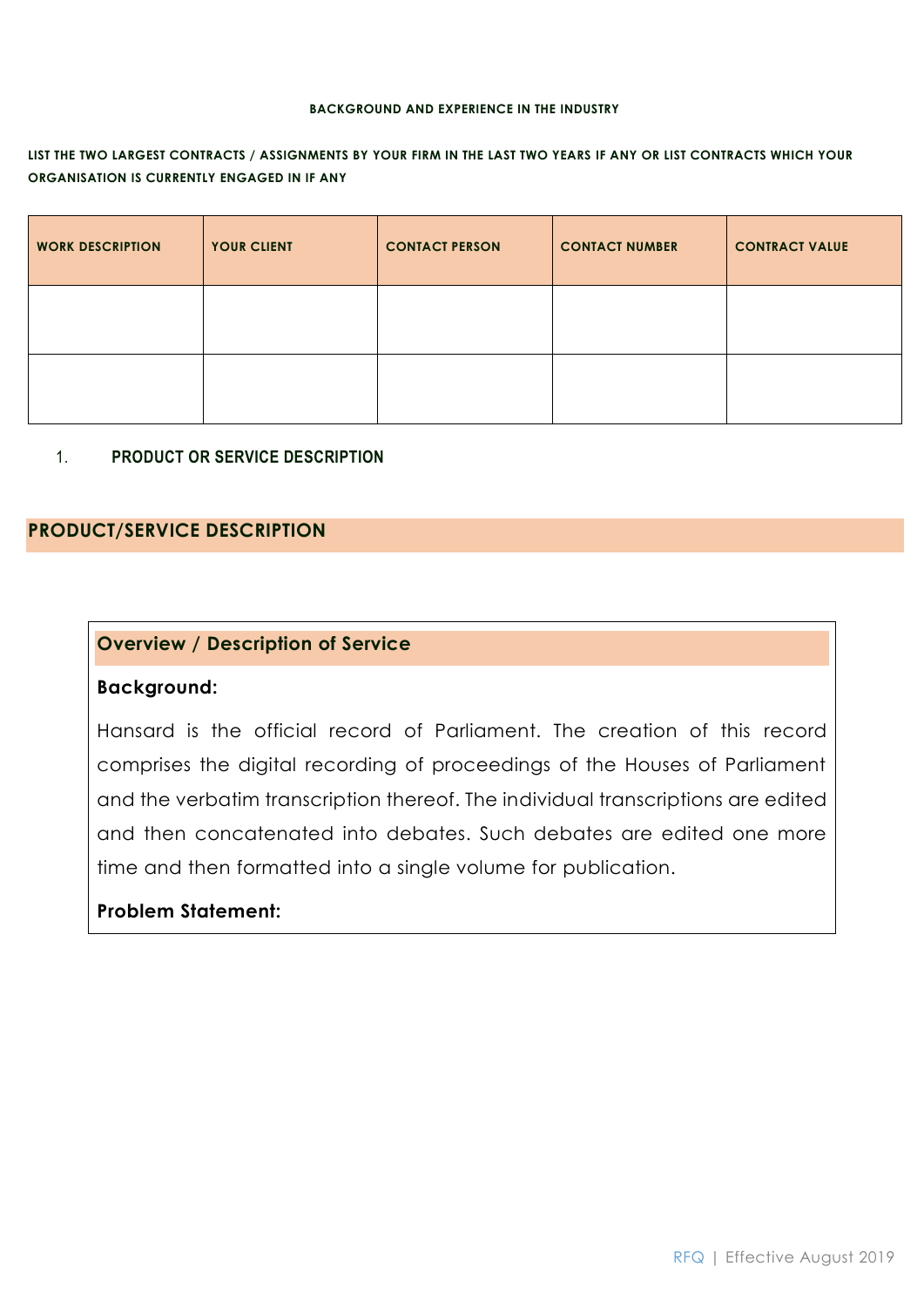Parliament has a digital recording system that does not make provision for the transcription function required to produce a verbatim record of proceedings of the Houses. The Reporting Unit had to implement stopgap measures for the transcription function in order to produce verbatim transcripts. These stopgap measures are cumbersome and do not facilitate ease of work as well as a compatible transcription software would. The Hansard production process is under considerable pressure and cannot afford to lose the time that is lost to inadequate/inappropriate tools of trade.

# **Primary Objectives:**

This project aims at achieving the following primary objectives:

- Provide Parliament with a quality digital transcription software that adequately meets the needs of the Hansard production process;
- Provide a transcription software that is used for all transcription and transcription-related processes, compatible with Windows 10 and/or later versions.
- Provide compatible foot pedals for use with the software;
- Provide a free/trial version that can be tested prior to purchasing of software along with a demonstration of the functionality of the software.

Within the above–mentioned context, Parliament, as part of its process to acquire a digital transcription software, requests all interested service providers to provide comprehensive proposals to enable Parliament to better make an informed decision regarding the roll-out of a project of this nature.

**Provided below are the Business and Functional Requirements for a Digital Transcription Software required by Language Services.**

The Service Provider must please indicate by ticking YES/NO on the schedule below if their software meets the requirement and provide supporting documents where possible:

**BR# BUSINESS REQUIREMENT Yes No**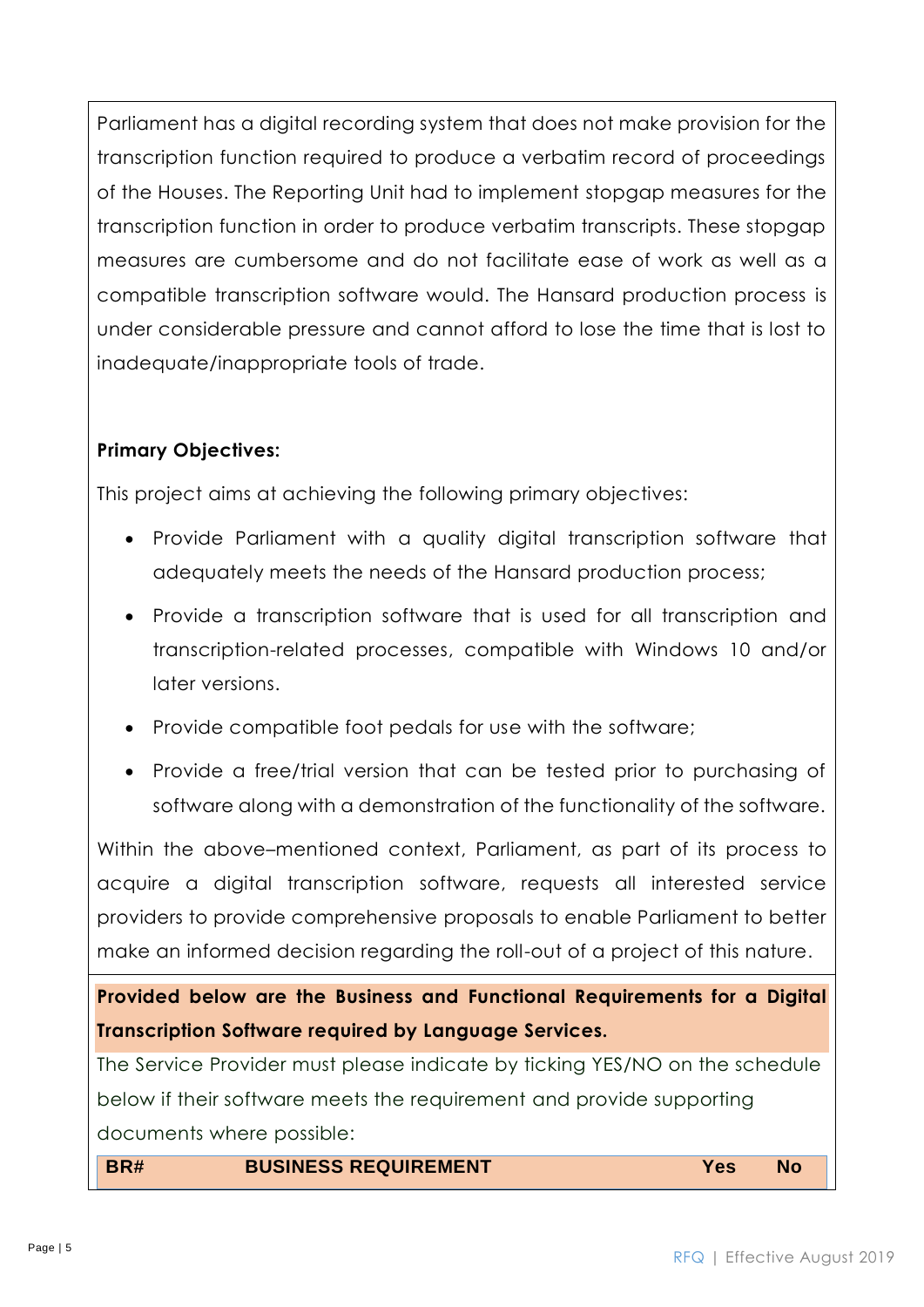| <b>BR001</b> | <b>Ease of Use</b>                                                                                                                                                                         |     |           |
|--------------|--------------------------------------------------------------------------------------------------------------------------------------------------------------------------------------------|-----|-----------|
| $\mathbf{1}$ | Languages Services requires a transcription                                                                                                                                                |     |           |
|              | software that is easy to download, install and use.                                                                                                                                        |     |           |
|              | The users must not require any technical skills to                                                                                                                                         |     |           |
|              | be able to operate and use the software                                                                                                                                                    |     |           |
|              | efficiently.                                                                                                                                                                               |     |           |
| <b>BR002</b> | Audio Controller (a.k.a media player)                                                                                                                                                      |     |           |
| $\mathbf{1}$ | Language Services requires a software that has a                                                                                                                                           |     |           |
|              | media player to allow the user to do the                                                                                                                                                   |     |           |
|              | following:                                                                                                                                                                                 |     |           |
|              | Play an audio file of any of the popular                                                                                                                                                   |     |           |
|              | formats (mp3, WMA, WAV, etc),                                                                                                                                                              |     |           |
|              | Play audio files of any length or size,                                                                                                                                                    |     |           |
|              | Pause the playback of an audio file,<br>$\bullet$                                                                                                                                          |     |           |
|              | Adjust the speaker volume,<br>$\bullet$                                                                                                                                                    |     |           |
|              | Fast-forward and rewind an audio file,                                                                                                                                                     |     |           |
|              | Adjust the audio file's playback speed.<br>٠                                                                                                                                               |     |           |
|              |                                                                                                                                                                                            |     |           |
|              | The software must support foot pedal control by                                                                                                                                            |     |           |
|              | allowing all the above-mentioned functions to be                                                                                                                                           |     |           |
|              | controlled by a foot pedal.                                                                                                                                                                |     |           |
| FR#          | <b>FUNCTIONAL REQUIREMENT</b>                                                                                                                                                              | Yes | <b>No</b> |
| <b>FR001</b> | <b>Usability</b> - The Transcription software must be easy<br>to navigate and use. The software must not<br>require any specific technical skills from the users<br>to use it efficiently. |     |           |
| <b>FR002</b> | <b>Security</b> - The software must be access controlled                                                                                                                                   |     |           |
|              | by a login password and multi-factor                                                                                                                                                       |     |           |
|              | authentication is applied.                                                                                                                                                                 |     |           |
| <b>FR003</b> | <b>Availability</b> - Parliament requires that the                                                                                                                                         |     |           |
|              | transcription software be available 24/7 and up to                                                                                                                                         |     |           |
|              | 95% of the time. Maintenance must be done only                                                                                                                                             |     |           |
|              | after normal office hours.                                                                                                                                                                 |     |           |
|              | <b>Scalability - The software must be able to handle</b>                                                                                                                                   |     |           |
| <b>FR004</b> |                                                                                                                                                                                            |     |           |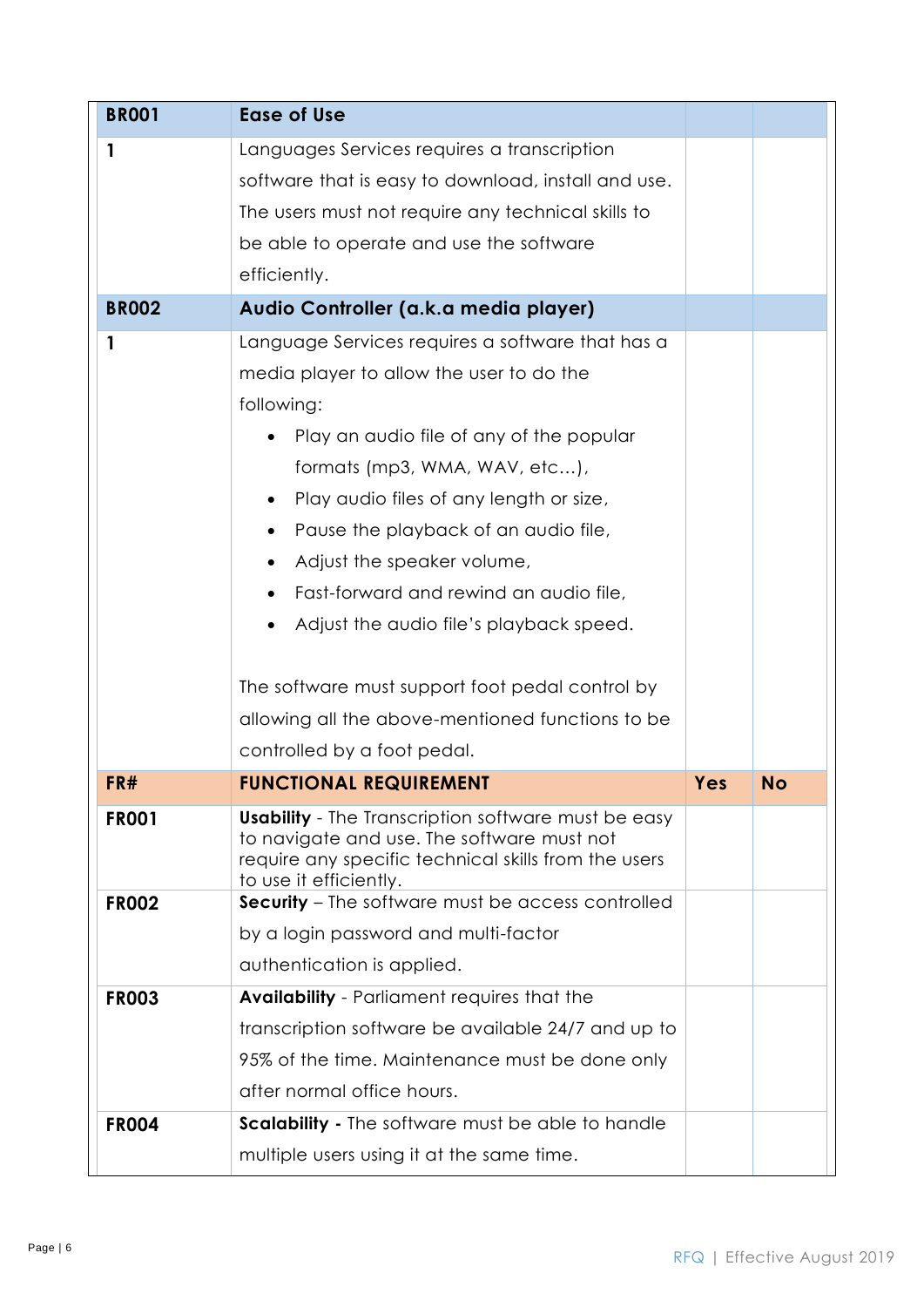| <b>FR005</b>                             | <b>Performance</b> – The software must be highly         |  |  |
|------------------------------------------|----------------------------------------------------------|--|--|
|                                          | responsive, and the user must not wait for more          |  |  |
|                                          | than 10 seconds for an audio file to load.               |  |  |
| <b>FR006</b>                             | <b>Installation –</b> The transcription software must be |  |  |
|                                          | installed as per recommendation by Parliament's          |  |  |
|                                          | ICT department.                                          |  |  |
| <b>Mandatory Submission Requirements</b> |                                                          |  |  |

# **All quotations that fail to submit the required documents will be disqualified.**

1. Service Providers must have a five (5)-minute PowerPoint Presentation with audio-visual demonstrations that could be made during/at a meeting of the evaluation committee, showcasing technical capabilities in practice.

2. The proposal must also demonstrate requisite capacity and competency to carry out the assignment successfully.

3. Service Providers must submit three reference letters from contactable institutions of a similar size and complexity as Parliament, reflecting on work done in the last five (5) years.

4. Detailed price quotation on the company's letterhead must be submitted.

- 5. Proof of the following compliance or certification:
	- Information Security Management System: ISO/IEC 27001
	- General Data Protection Regulation compliance

### **PROPOSED PRICING SCHEDULE**

| <b>DESCRIPTION</b> | <b>QUANTITY</b> | <b>TOTAL</b> |
|--------------------|-----------------|--------------|
|                    |                 |              |
|                    |                 |              |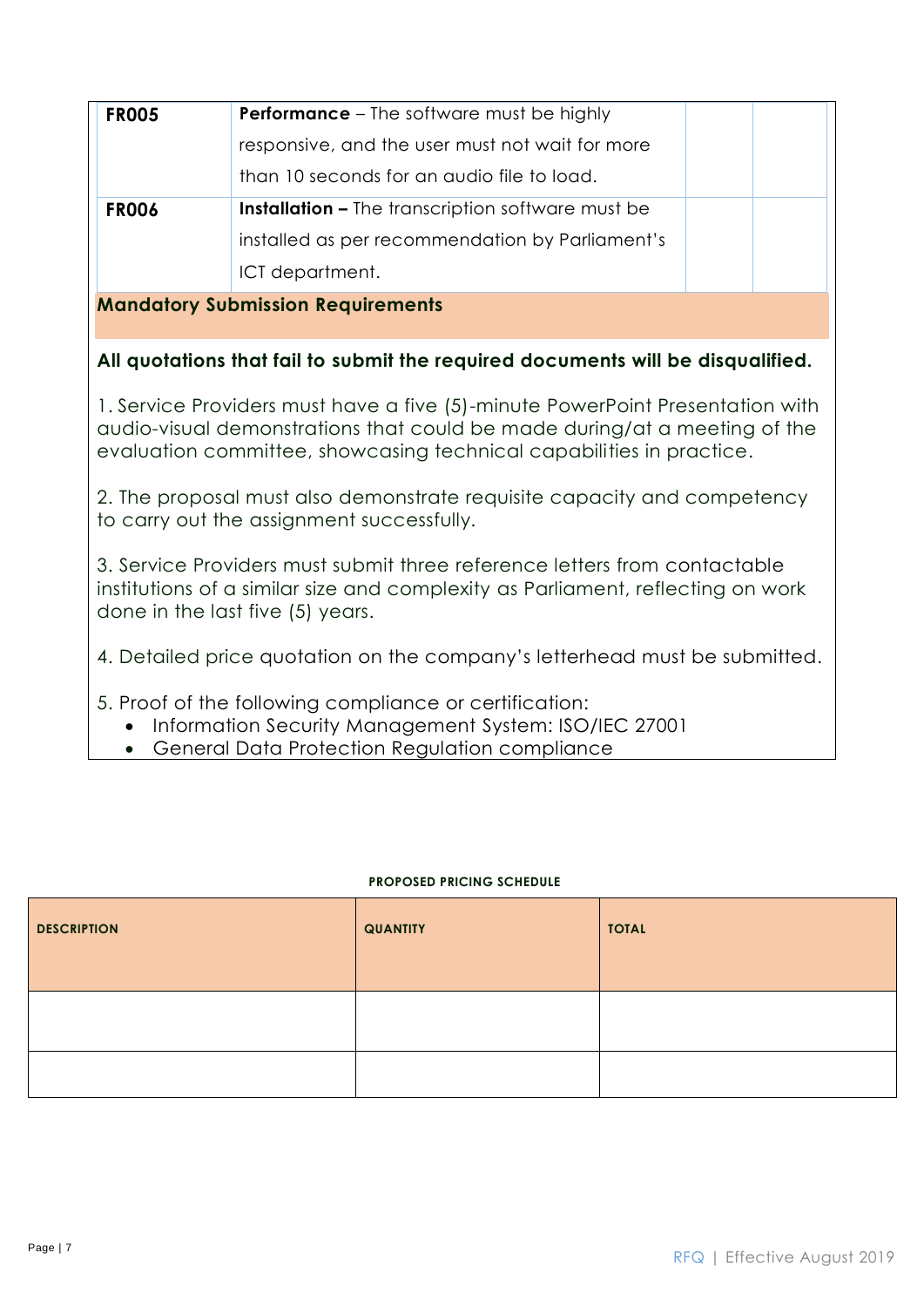#### **DECLARATION OF INTEREST**

| 1.  | No contracts to provide goods or services to Parliament may be provided to the following categories of entities: - Member of<br>Parliament, Member of the Cabinet, Member of a Provincial Legislature, Member of a Provincial Executive Council, a<br>Municipal Councilor or a person in the employ of the State whose participation in bidding for the contract may result in a<br>conflict of interest; or any entity in which a person mentioned above is a Director or has a controlling or other substantial<br>interest. |   |   |
|-----|--------------------------------------------------------------------------------------------------------------------------------------------------------------------------------------------------------------------------------------------------------------------------------------------------------------------------------------------------------------------------------------------------------------------------------------------------------------------------------------------------------------------------------|---|---|
| 2.  | The bidder is therefore requested to complete Sections $a - d$ of the declaration below in substantiation.                                                                                                                                                                                                                                                                                                                                                                                                                     |   |   |
|     | Are you or any person connected with the bidder, a Member of Parliament or a Cabinet Member?<br>(a)                                                                                                                                                                                                                                                                                                                                                                                                                            | Y | N |
|     | If yes, state whether you are a Director or have a Controlling or other substantial interest in the bidding company.                                                                                                                                                                                                                                                                                                                                                                                                           |   |   |
|     |                                                                                                                                                                                                                                                                                                                                                                                                                                                                                                                                |   |   |
|     | (b)<br>Are you or any person connected with the bidder, a Member of the                                                                                                                                                                                                                                                                                                                                                                                                                                                        | Y | N |
|     | Provincial Legislature or a Member of a Provincial Executive Council or a Municipal Councilor                                                                                                                                                                                                                                                                                                                                                                                                                                  |   |   |
|     | If yes, state whether you are a Director or have a Controlling or other substantial interest in the bidding company.                                                                                                                                                                                                                                                                                                                                                                                                           |   |   |
|     |                                                                                                                                                                                                                                                                                                                                                                                                                                                                                                                                |   |   |
| (c) | Are you or any person connected with the bidder, Employed by the State?                                                                                                                                                                                                                                                                                                                                                                                                                                                        | Y | N |
|     | If yes, state whether you are a director or have a controlling or other substantial interest in the bidding company                                                                                                                                                                                                                                                                                                                                                                                                            |   |   |
|     |                                                                                                                                                                                                                                                                                                                                                                                                                                                                                                                                |   |   |
|     | Do you, or any person connected with the bidder, have any relationship (family, friend, other) with<br>(d)                                                                                                                                                                                                                                                                                                                                                                                                                     | Υ | N |
|     | a person employed by Parliament and who may be involved with the evaluation and or adjudication of this bid?                                                                                                                                                                                                                                                                                                                                                                                                                   |   |   |
|     | If yes, state whether you are a director or have a controlling or other substantial interest in the bidding company.                                                                                                                                                                                                                                                                                                                                                                                                           |   |   |
|     |                                                                                                                                                                                                                                                                                                                                                                                                                                                                                                                                |   |   |